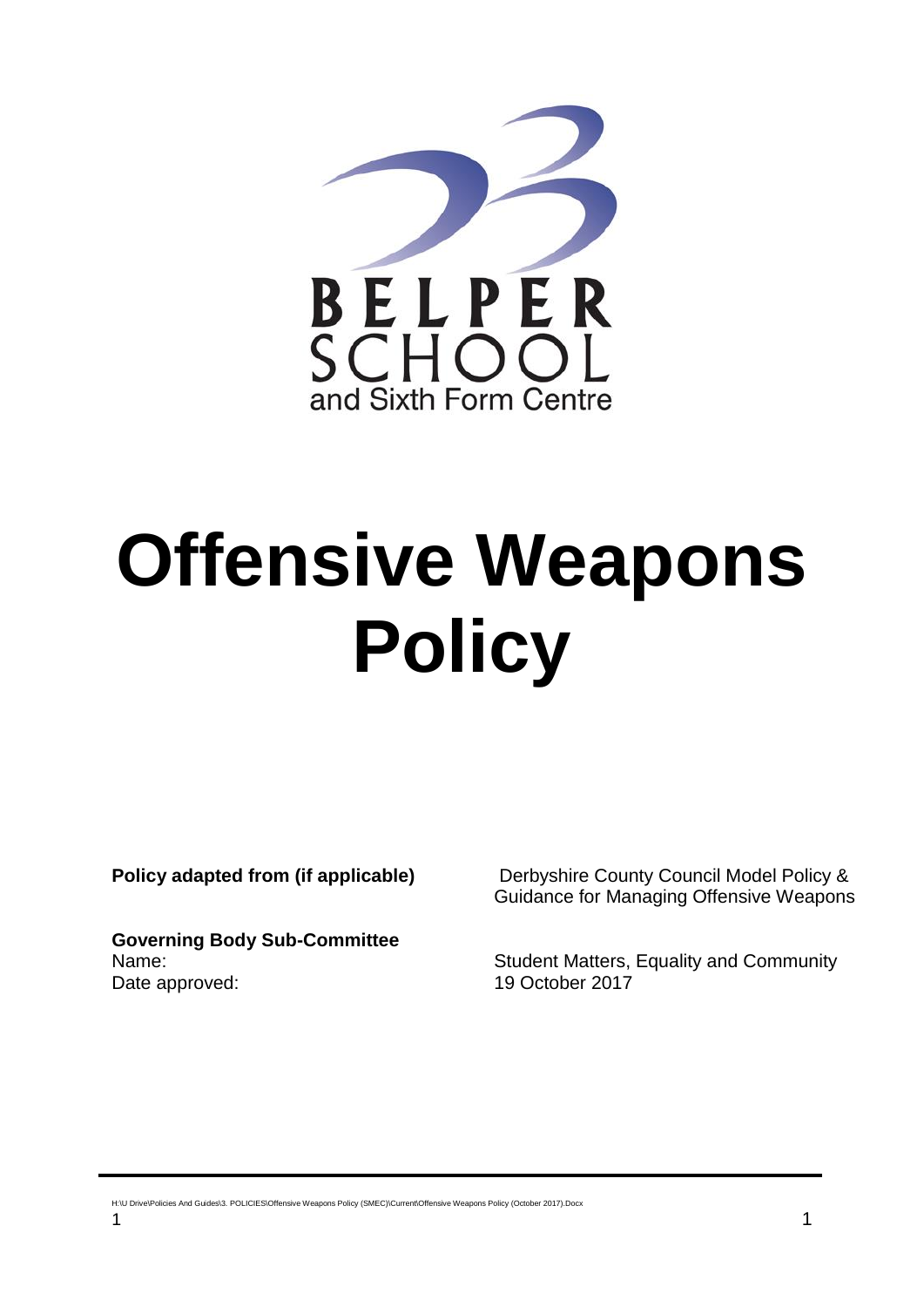

# **Contents**

- Page 3 Model Policy
- Page 7 DCC Guidance on completing Model Policy

H:\U Drive\Policies And Guides\3. POLICIES\Offensive Weapons Policy (SMEC)\Current\Offensive Weapons Policy (October 2017).Docx<br>2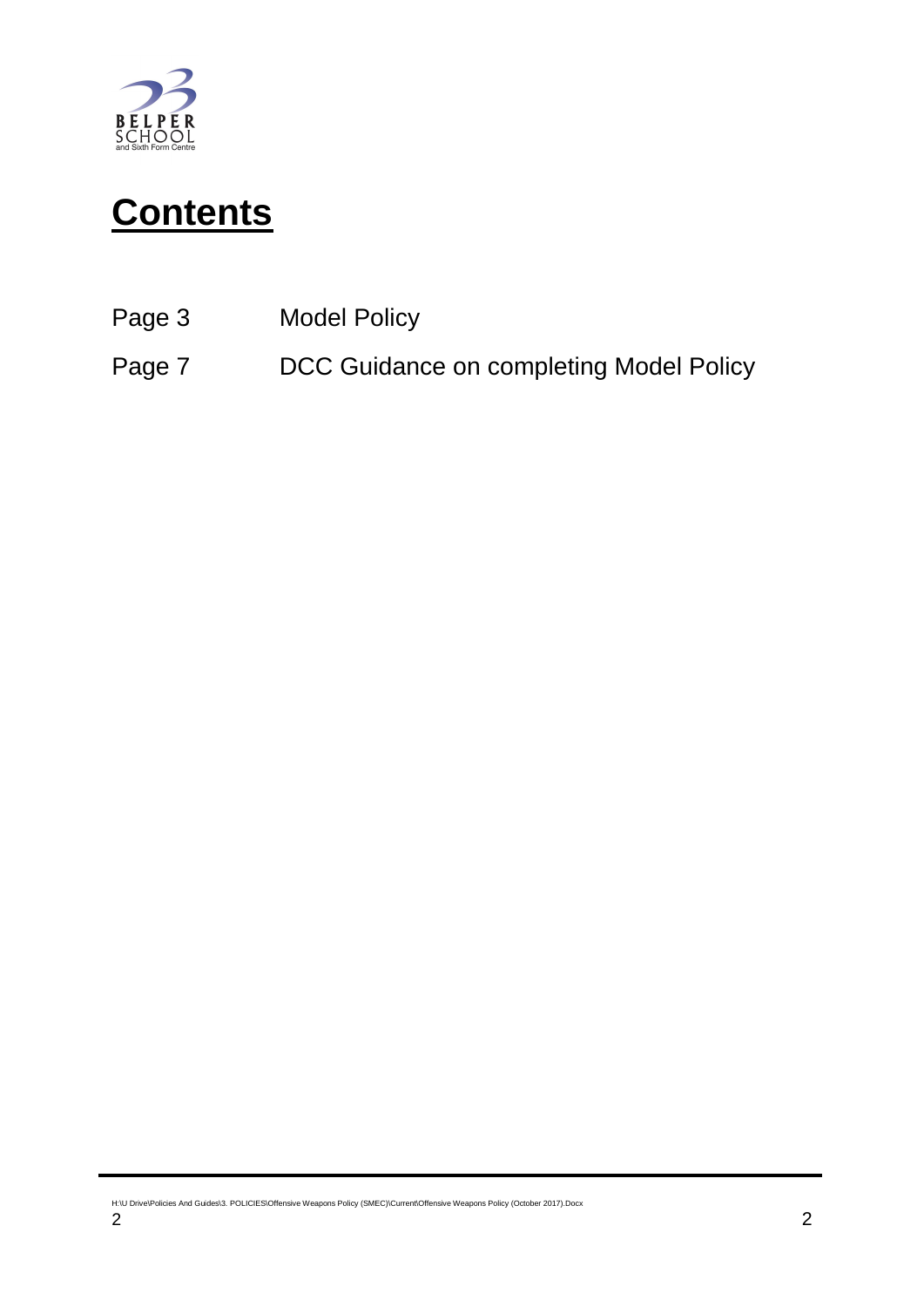## **Offensive Weapons Policy Belper School and Sixth Form Centre**

## **Policy Statement**

At Belper School and Sixth Form Centre we believe that ensuring health and safety of students, staff and visitors is an integral part of school life. It plays a vital part in ensuring we are a place where students will develop and grow.

As unfortunately the carrying of offensive weapons appears to be becoming more common within society it is important that Belper School and Sixth Form Centre recognises this and takes appropriate steps to limit any risk from such items within the school.

It is an offence under section 139A of the Criminal Justice Act 1988 (as inserted by the Offensive Weapons Act 1996) to carry an offensive weapon or knife on school premises.

It is also an offence to carry an offensive weapon or knife in a public place unless a person has a good reason or lawful authority for having this with them.

Belper School and Sixth Form Centre is clear that every employee and student has the right to be treated with dignity and respect and that assaults on staff or students whether verbal or physical are not acceptable. Belper School and Sixth Form Centre will promote measures to deter violence, threatening behaviour, abuse or other unacceptable behaviour towards staff and students and will, where necessary, take appropriate action against any individuals responsible for such acts.

The following sets out the position of Belper School and Sixth Form Centre in relation to offensive weapons on site or any activity organised by Belper School and Sixth Form Centre whether on or off site including off site visits and activities.

#### **Definition of offensive weapon**

At Belper School and Sixth Form Centre offensive weapons are defined as:

#### **Any article made or adapted for causing injury to the person, or intended by the person having it with him/her for such use by him/her.**

It includes but is not limited to:

- A firearm of any description including starting pistols, air guns, ball bearing guns, paintball guns and replica guns
- Knives including all variations of bladed objects eg. pocket knives, craft knives, etc
- Pyrotechnics including fireworks, smoke bombs, hand held and distress flares
- Laser pens and pointers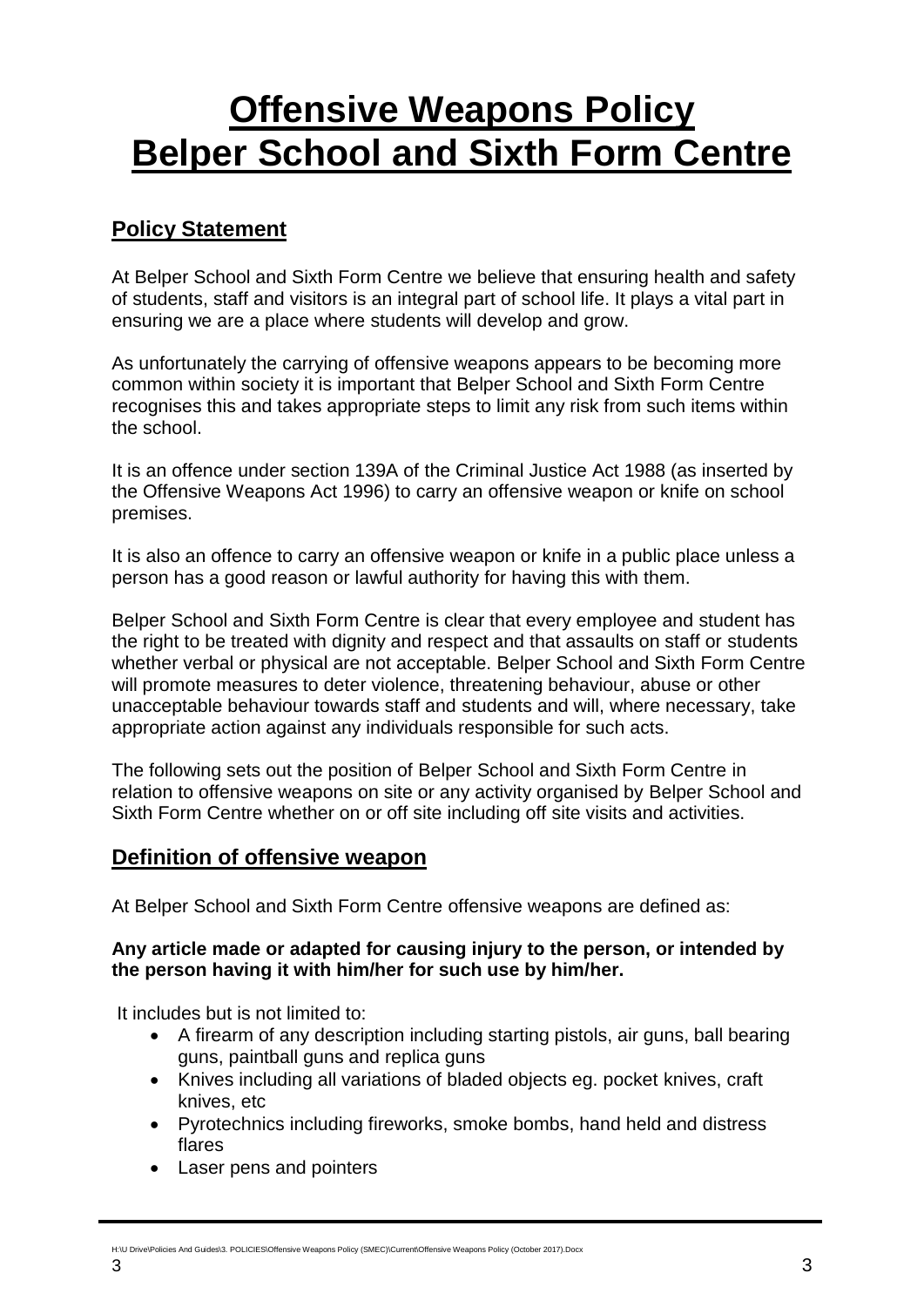- Dangerous fluids
- Other objects, even if manufactured for a non-violent purpose but which have a potentially violent use ie. **the purpose of carrying the object is for use, or threat of use as a weapon** (such items could include such things as scissors, nail files, pencil sharpener blades, bats, sticks, chisels, screwdrivers, hammers, and other tools, etc.).

#### **The position of Belper School and Sixth Form Centre in respect of offensive weapons**

Belper School and Sixth Form Centre has a policy of zero tolerance towards offensive weapons on its site or activities as such no student or member of the public is to bring any such item on to the site or to an activity.

Notwithstanding the above, it is recognised that in order for Belper School and Sixth Form Centre to function a variety of objects mentioned above will need to be used for educational or other purposes. These will only be supplied and managed by staff from Belper School and Sixth Form Centre who are responsible for supervising their issue, use and collection and who will make sure they are all accounted for at the end of each lesson/activity and are securely stored when not in use.

It is also recognised that within certain elements of the Sikh religion there is a specific requirement to wear a Kirpan as part of the religion. The position of Belper School and Sixth Form Centre in relation to the wearing of a Kirpan will be that either a replica Kirpan should be worn in school or that a Kirpan should be adapted such that the blade cannot be withdrawn and it should be worn in a sheath underneath clothing. This is seen as a sensible compromise allowing the religious beliefs of the student to be respected without putting other students at risk. The school is aware that this is a compromise which has been agreed, used and worked well previously within Derbyshire. If this situation occurs at Belper School and Sixth Form Centre this will be discussed specifically with the individual student and their parents/carers. It should be noted however that if a sensible compromise cannot be reached; at all times the safety of all students and young people will be the first and overriding concern of Belper School and Sixth Form Centre and this will mean that a Kirpan will not be allowed into school where it could cause serious injury.

In the event that it is suspected that anyone is in possession of an offensive weapon the Headteacher or their authorised deputies or nominated staff will be summoned to assess the situation and take control.

The Headteacher or their authorised deputy/nominated staff will where the incident involves a student in their control make a decision on whether or not the incident is innocent in nature and can be dealt with under the disciplinary policy or if the police will need to be called. The following actions will then be implemented as necessary.

- The student will be isolated. This may involve moving other students away from the area.
- The police will be called where it is deemed necessary
- The Headteacher or their authorised deputy/nominated staff, in the presence of another member of staff, will if it can be done in a safe and controlled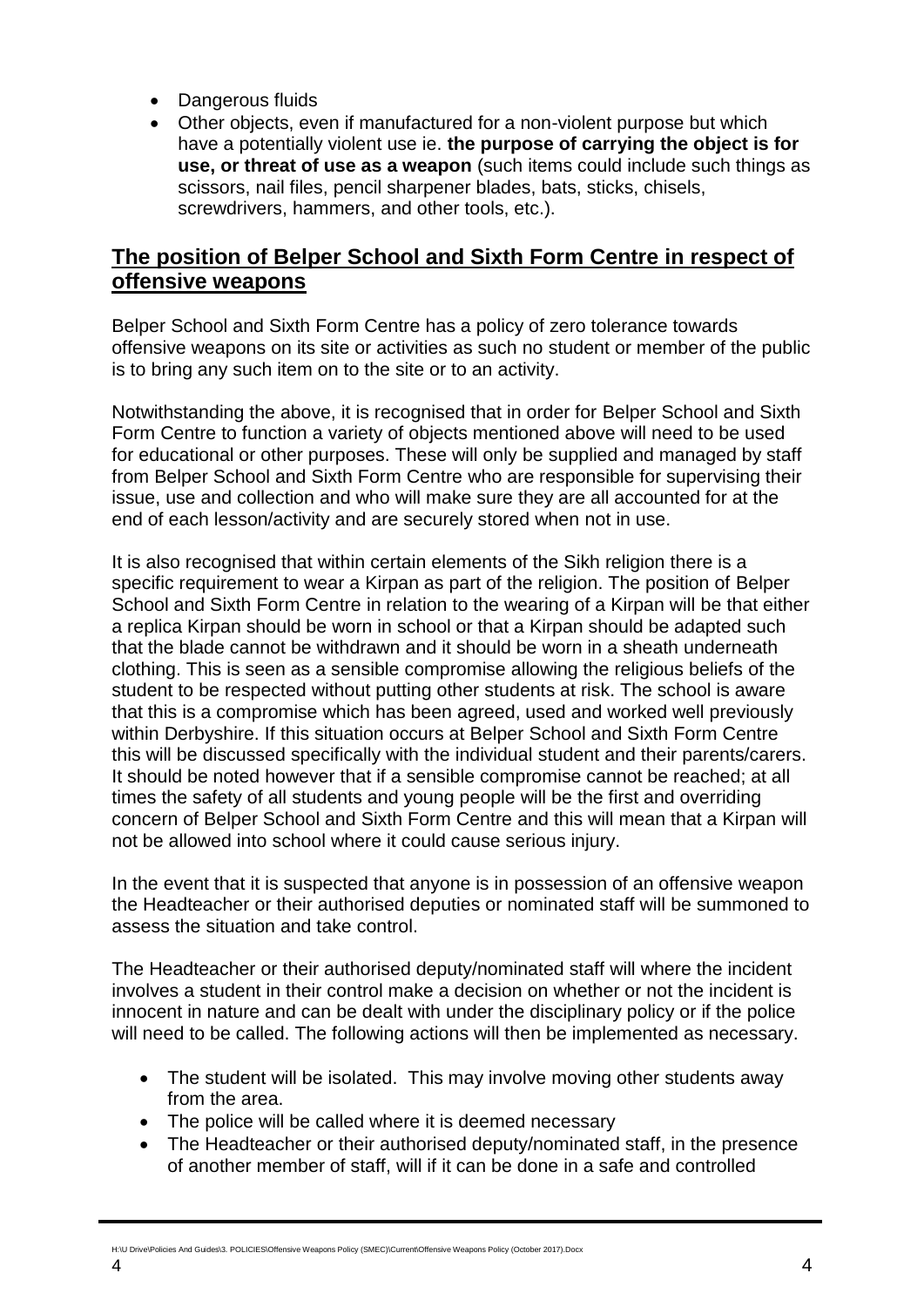manner will ask the student to pass the item to them or disclose where it is located, and the student will be questioned if safe to do so.

- Any weapon recovered will be removed by the authorised person and locked securely away until it can be passed to the police
- Where the student refuses to co-operate staff will not be expected to undertake searches but the police will be called and asked to carry out a search
- The student's parents/carers will be called
- The Chair of Governors will be notified.
- An incident report will be completed and made available to the police if requested
- An investigation will be carried out by the Headteacher or their authorised deputy/nominated staff into the incident to determine what disciplinary measures/sanctions will need to be imposed
- Copies of any report and forms will be kept at the setting and a copy also sent to the Children's Services Health and Safety Section

#### **NB. For any incidents involving visitors to the site where an offensive weapon is involved or an alleged offensive weapon is suspected the police will be called.**

**IN THESE SITUATIONS IT IS THE RESPONSIBILITY OF ALL STAFF TO MOVE STUDENTS TO A POSITION OF SAFETY UNTIL THE POLICE ARRIVE AND TAKE CHARGE OF THE SITUATION.** 

*Staff will be given sufficient information and instruction relating to the expectations of management regarding this. This will be in the form of a staff briefing and materials published on the website.*

#### **Confiscated Items**

Any offensive weapon (as defined in this policy) confiscated will normally be handed directly to Police, and will not be returned to the student unless given specific Police guidance to do so.

At the discretion of the Headteacher, where they decide that the circumstances of the incident were innocent, a confiscated item may be returned directly to a parent/carer who will be required to sign for its receipt and that the item will not be brought back into school. This will normally take place when other students are not on the site. It will be kept in a secure place in the safe in the School Office until collection.

#### **Discipline/sanctions**

Students caught with an offensive weapon on site will be dealt with according to the behavioural policy and procedures of the school. It is highly likely that exclusion, possibly permanent, will be the outcome of bringing into school, or being caught with, an offensive weapon.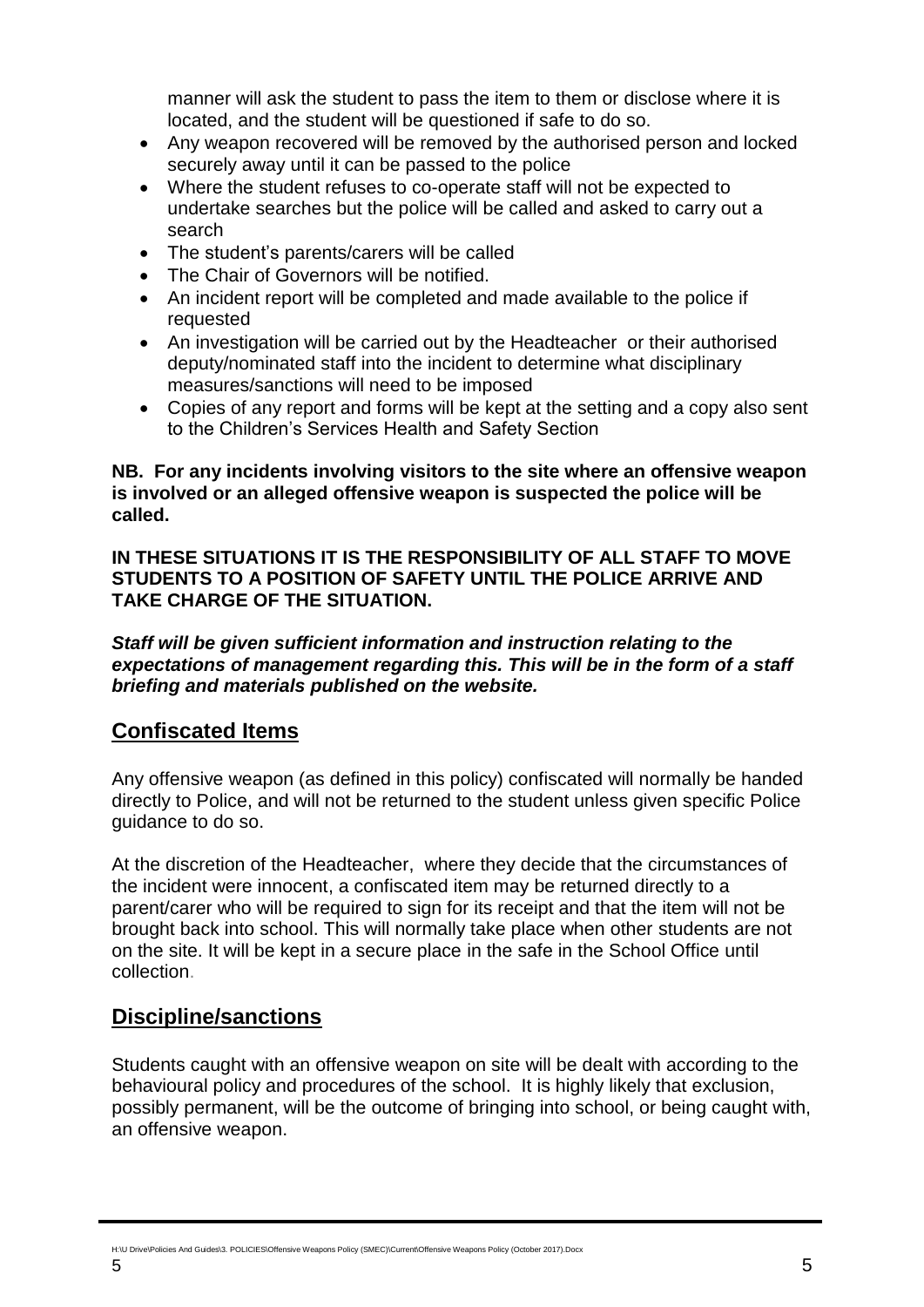## **Guidance issued by DCC to support the writing and implementation of the Policy**

#### **Introduction**

The following guidance has been put together after research into existing policies and guidance from a number of local authorities, individual schools and trade unions.

As studies have historically shown that some young people are routinely carrying offensive weapons and knives for a variety of reasons, the Local Authority (LA) requires its schools and settings to put in place an appropriate policy to respond to any situation where it is reported or staff suspect that someone on the site is in possession of an offensive weapon. At the end of this guidance is a model policy which the LA recommends is adapted by and then formally adopted by schools and settings. This policy incorporates the key parts of this guidance but schools settings are free to add to this from either this guidance or other guidance and legislation which is available.

The LA also recommends that this policy is linked to the school or settings disciplinary and behaviour policies and is referenced within them.

The LA would also strongly recommend that the school/setting link with their local police liaison contact to discuss how pupils and young people can be educated on the potential consequences involved in carrying or using offensive weapons.

The Local Authority is clear that every employee has the right to be treated with dignity and respect and that assaults on staff whether verbal or physical are not acceptable. The Local Authority will promote measures to deter violence, threatening behaviour, abuse or other unacceptable behaviour towards staff and will take appropriate action against any individuals responsible for such acts.

#### **Legislation**

It is an offence under section 139A of the Criminal Justice Act 1988 (as inserted by the Offensive Weapons Act 1996) to carry an offensive weapon or knife on school premises. This would include not just the building but anything within the curtilage of the premises including playground, playing fields driveways etc.

It is also an offence to carry an offensive weapon or knife in a public place unless a person has a good reason or lawful authority for having this with them. (This therefore covers all our other settings and establishments).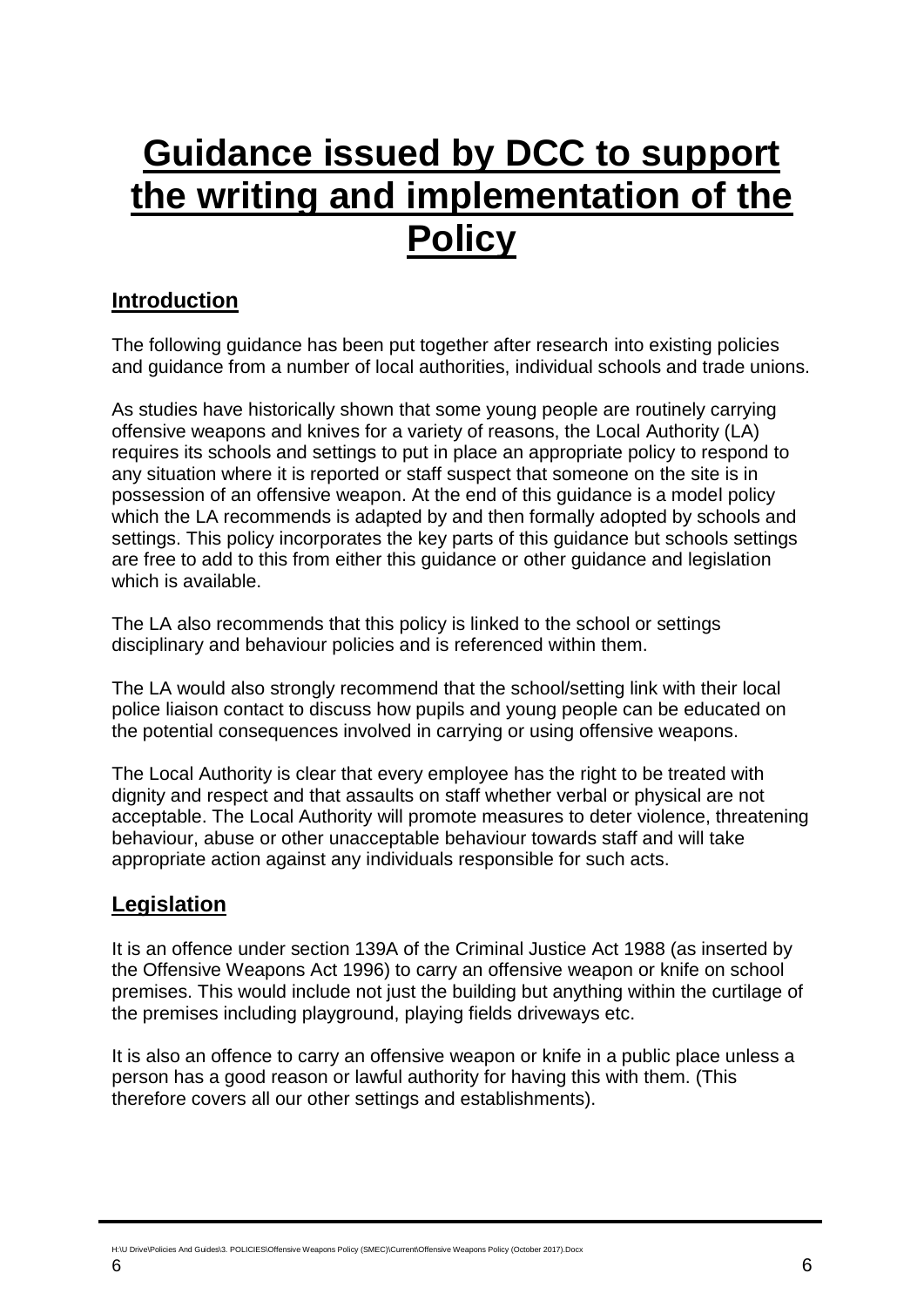The Violent Crime Reduction Act 2006 Section 45 gives Headteachers, and in any school, other staff so authorised by the Headteacher the power to search pupils for concealed weapons without consent. (This will be covered in more detail later in the guidance)

#### **Offensive Weapons**

It is important that all schools and settings understand what is meant by offensive weapon and work to the same definition.

The legal definition of an offensive weapon in the Prevention of Crime Act 1953 is "**any article made or adapted for causing injury to the person, or intended by the person having it with him/her for such use by him/her**"

Sections 139 and 139A of the Criminal Justice Act refer to **any article which has a blade or point or is sharply pointed except for a folding pocket knife**. A folding pocket knife is one which has a cutting edge of no more than 3 inches in length and which must be readily foldable at all times. **If such a pocket knife is used in a threatening way then it will be regarded as an offensive weapon**. As this definition is somewhat vague and as the LA can see no valid reason for anyone to bring or possess a pocket knife in to one of our schools or settings other than for it to be used in a threatening way, the LA expects the following definition of offensive weapons to be adopted:

Offensive Weapons include any object manufactured, adapted or modified to cause injury or carried with the intention of or possibility of causing injury. It includes but is not limited to:

- A firearm of any description including starting pistols, air guns, ball bearing guns, paintball guns and replica guns
- Knives including all variations of bladed objects eg. Pocket knives, craft knives, etc
- Pyrotechnics including fireworks, smoke bombs, hand held and distress flares
- Laser pens and pointers
- Other objects, even if manufactured for a non-violent purpose but which have a potentially violent use ie. the purpose of carrying the object is for use, or threat of use as a weapon (such items could include such things as scissors, nail files, pencil sharpener blades, sticks, bats, keys, chisels, screwdrivers, hammers and other tools)

#### **Statutory Defence**

In certain circumstances it may be appropriate for people to be in possession of what would normally be classed as offensive weapons in schools/settings. This will normally be due to the use of this equipment (ie for its intended use not as a threat). Examples would include:

 For use at work (eg knives in school kitchens or contractors carrying out repairs). Any users of such equipment must be reminded to ensure it does not inadvertently fall into the hands of young people.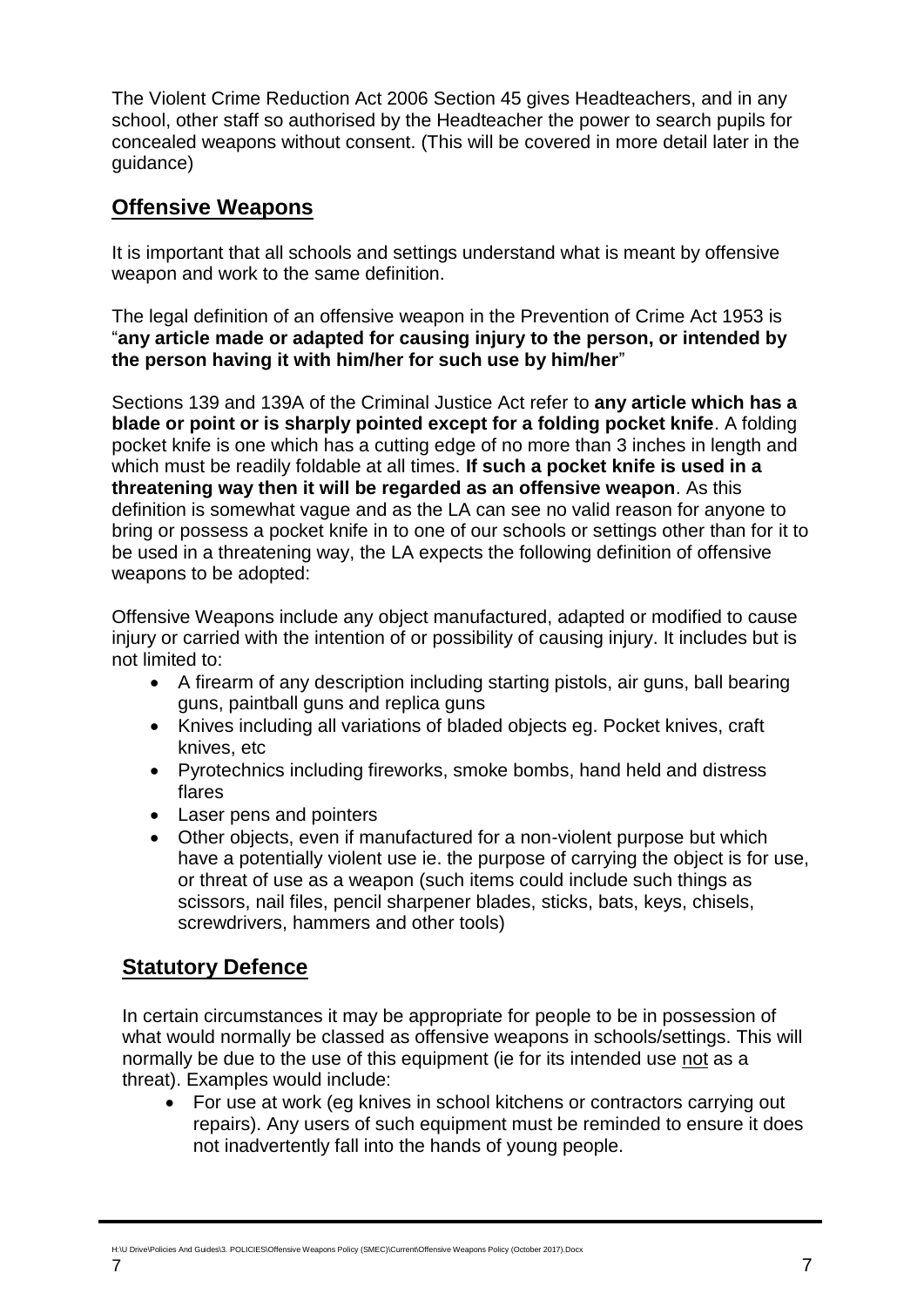For educational purposes (eg tools in design and technology, scissors in art etc.).In these circumstances staff need to have systems in place to ensure all tools are only used under supervision and are all accounted for and secured at the end of a lesson

There are three other potential exceptions where a person could potentially prove they had a good reason or authority for carrying a knife. These are:

- For religious reasons (eg. a Sikh's Kirpan)
- As part of a national costume (eg. Scottish Highland Dress)
- As part of a military Uniform

The military uniform and national dress issue are unlikely to occur in our schools and settings but where they do a risk assessment detailing appropriate and practical control measures will need to be carried out. If in doubt please contact the Health and safety section.

The issue of religious reasons requires a little more thought to ensure that schools and settings do not fall foul of the Race Relations Act. Sikhs who have been initiated in a ceremony called Amrit Pahul are required to carry a kirpan at all times. A kirpan is a ceremonial sword and is one of the 5 sacred symbols of the Sikh faith. There are differences within the Sikh faith as to how long the kirpan should be from a symbolic kirpan with a 1½ inch blade which can be sealed so it cannot be drawn and worn under clothing to some who believe it should be 8 inches long with a 5 inch blade.

The position of the Local Authority in relation to the wearing of a Kirpan will be that either a replica Kirpan should be worn in school or that a Kirpan should be adapted such that the blade cannot be withdrawn and it should be worn in a sheath underneath clothing. This is seen as a sensible compromise allowing the religious beliefs of the pupil to be respected without putting other pupils at risk. This has been a compromise which has been agreed, used and worked well previously within Derbyshire. It should be noted however that if a sensible compromise cannot be reached; at all times the safety of all pupils and young people will be the first and overriding concern and this will mean that a Kirpan will not be allowed into school where it could cause serious injury.

If you need to discuss this further please contact the health and safety section

#### **Where a weapon is suspected**

The model policy will contain actions that a school or establishment should take should a weapon on site be suspected. Schools/settings should adapt this section of the policy to reflect their specific practice.

It is expected that the Police will be called in situations where an offensive weapon is found, suspected or being used in a threatening manner by a pupil or young person. The only exception to this will be where in the judgement of the most senior member of staff it is clear that the circumstances appear to be innocent and there is no evidence of use of the article as a weapon. In such circumstances the matter can be dealt with as a disciplinary issue.

H:\U Drive\Policies And Guides\3. POLICIES\Offensive Weapons Policy (SMEC)\Current\Offensive Weapons Policy (October 2017).Docx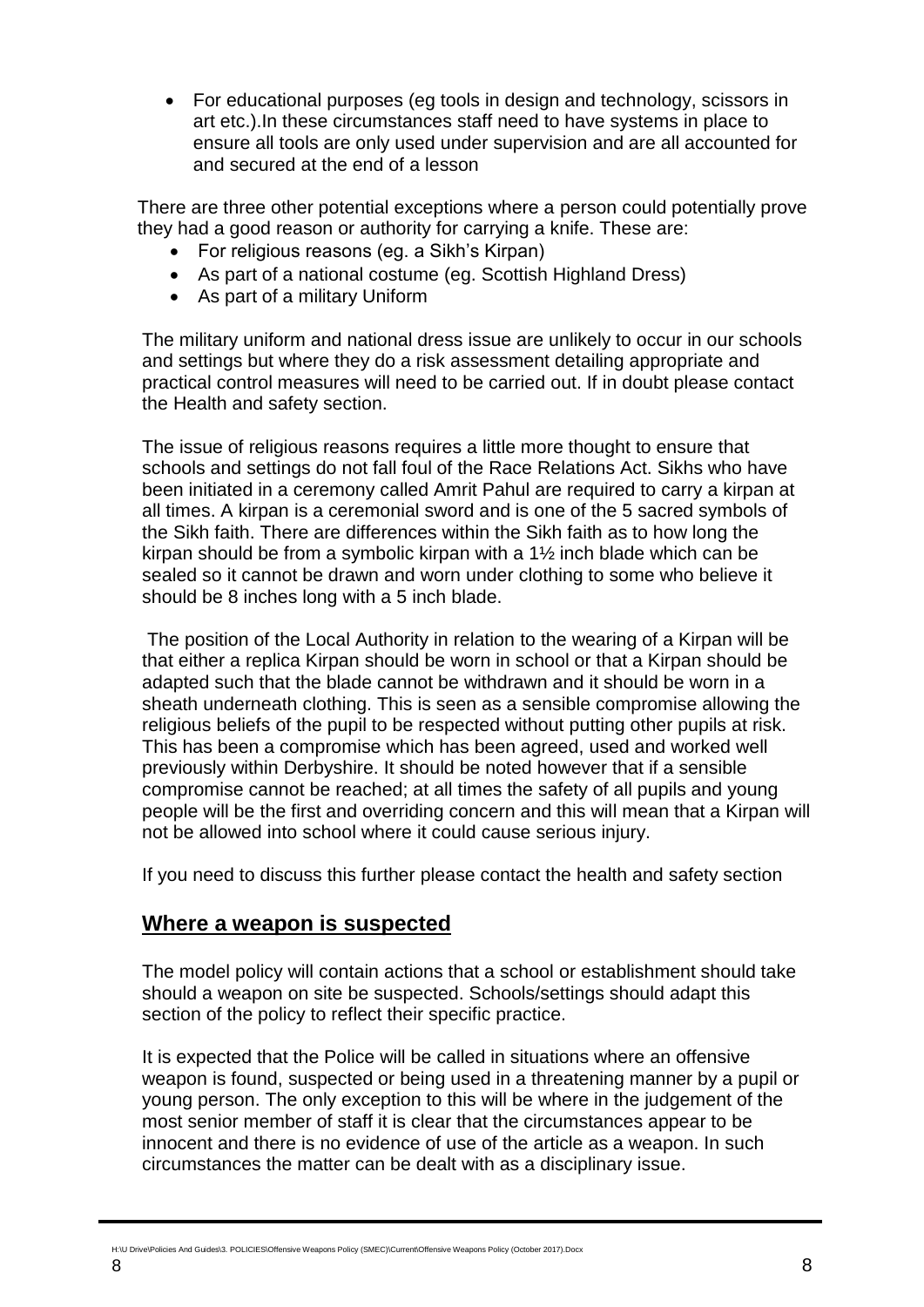If a member of the public who is not a pupil or service user accesses one of our schools/settings and is in possession of or is suspected to be in possession of an offensive weapon the police should **always** be called. The person should be banned from accessing the school site other than pre-arranged appointments controlled by the school. Legal Services can help with appropriate letters regarding this.

#### **Searching pupils/young people for offensive weapons**

As mentioned previously, there is now provision in legislation for Headteachers and authorised school staff to search pupils for concealed weapons.

The LA would advise that this is a practice which is fraught with potential issues not only in relation to safeguarding concerns, but it could also exacerbate an already tense situation. It also places the authorised person carrying out the search in close proximity to the potential offensive weapon which increases the potential risk to them.

School staff should not be compelled to search or witness searches of pupils

#### **Calling Police**

Where a decision is taken to call police it is important that schools/settings provide the police with as much information as possible to allow the police to respond in an appropriate manner proportionate to the incident. The police should be contacted by the most senior member of staff who should give there appraisal of the seriousness of the situation. Information may include whether or not a situation is in progress, if a weapon is known of or suspected, is the weapon being brandished or used in a threatening manner, is there a threat to life, any know background to the incident (bullying, argument, gang feud etc), situation secure and weapon for collection.

When calling the police the basic minimum information which should be provided is:

Name and address of establishment Name and position of person reporting incident Details of the incident (be factual what is happening/has happened, location of incident on site, who/ how many involved) What offensive weapons are involved (have they been seen/used or are they suspected) Description/names of any suspect Suspected level of risk if a suspected or ongoing incident What action if any school/setting have taken Any history leading up to incident

Any injuries